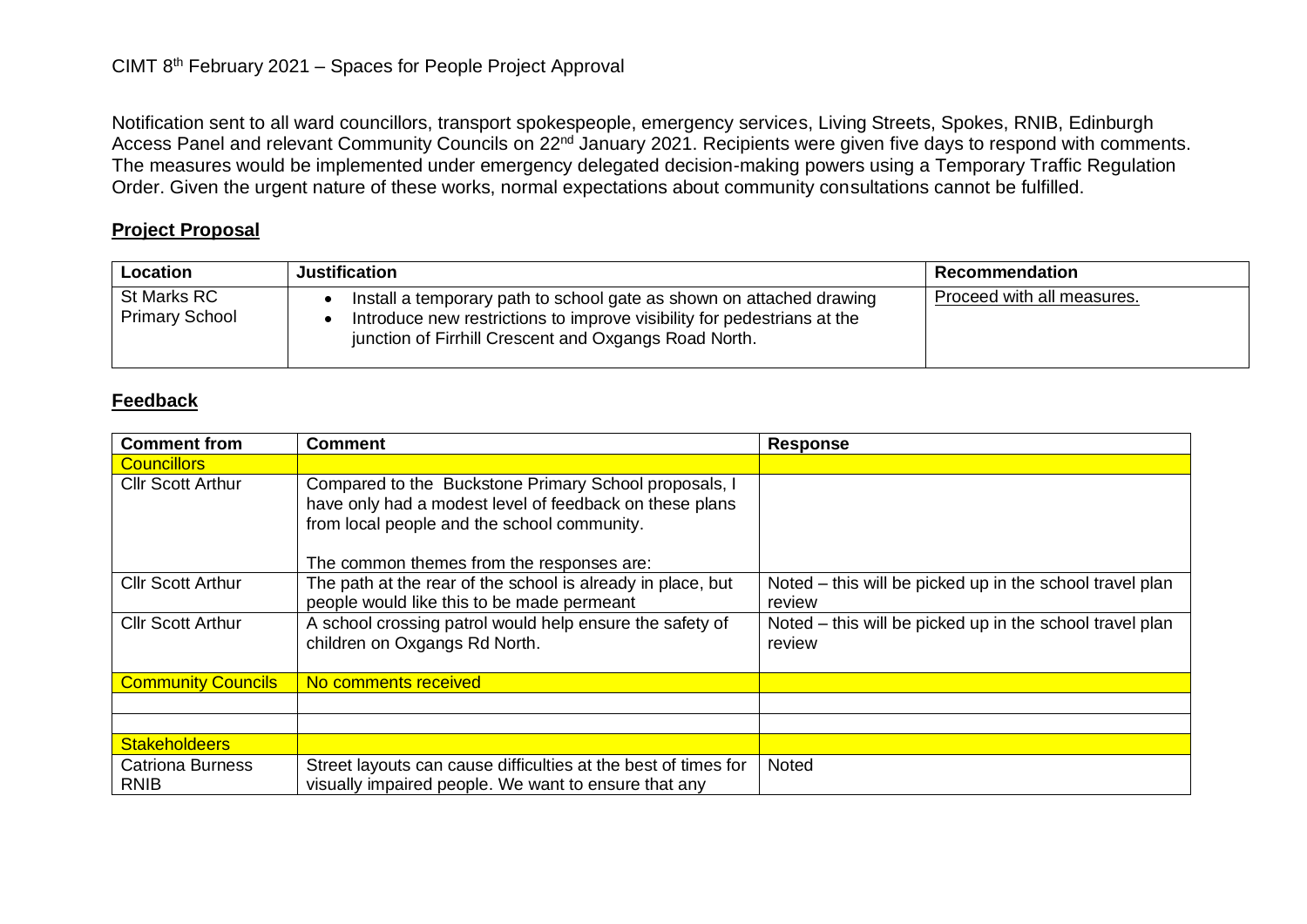|                                     | temporary changes to our streets that may appear across<br>Scotland allow blind and partially sighted people and those<br>with other disabilities to get around safely.<br>Our policy position detailing our concerns and potential<br>solutions, including a Coronavirus Courtesy Code which<br>we believe would help ensure blind and partially sighted<br>people can get out and about whilst maintaining a safe<br>distance from others can be found on our website at<br>https://www.rnib.org.uk/scotland/campaigning-rnib-<br>scotland/coronavirus-courtesy-code |                                                                    |
|-------------------------------------|------------------------------------------------------------------------------------------------------------------------------------------------------------------------------------------------------------------------------------------------------------------------------------------------------------------------------------------------------------------------------------------------------------------------------------------------------------------------------------------------------------------------------------------------------------------------|--------------------------------------------------------------------|
|                                     | We hope that local authorities across Scotland will follow<br>the general principles of the Coronavirus Courtesy Code in<br>introducing temporary measures.                                                                                                                                                                                                                                                                                                                                                                                                            |                                                                    |
| <b>Robin Wickes Access</b><br>Panel | Please ensure the temporary path is suitable for<br>wheelchair users and others with mobility difficulties.                                                                                                                                                                                                                                                                                                                                                                                                                                                            | Noted                                                              |
| <b>Head Teacher</b>                 | Restrictions on parking are very welcome especially on<br>that corner.                                                                                                                                                                                                                                                                                                                                                                                                                                                                                                 | <b>Noted</b>                                                       |
| <b>Spokes South</b><br>Edinburgh    | We are pleased by the proposals which go a long way to<br>provide space for social distancing near the school gate and<br>enable more pupils to arrive by walking, wheeling, cycling<br>and for many to avoid Oxgangs Road North entirely. There<br>are no details of the proposed restrictions to be placed on<br>the Firrhill Crescent/Oxgangs Road North junction.                                                                                                                                                                                                  | The parking restrictions are shown in the attached<br>plan.        |
| <b>Spokes South</b><br>Edinburgh    | We believe that long term safety issues that act to<br>discourage pupils from being enabled to walk, wheel and<br>cycle to school for 3 of the 4 schools along this road could<br>be addressed more comprehensively by dealing with traffic<br>on the whole length of the road rather than this section<br>alone. A smaller measure such as the one proposed would                                                                                                                                                                                                     | Noted – this will be picked up in the school travel plan<br>review |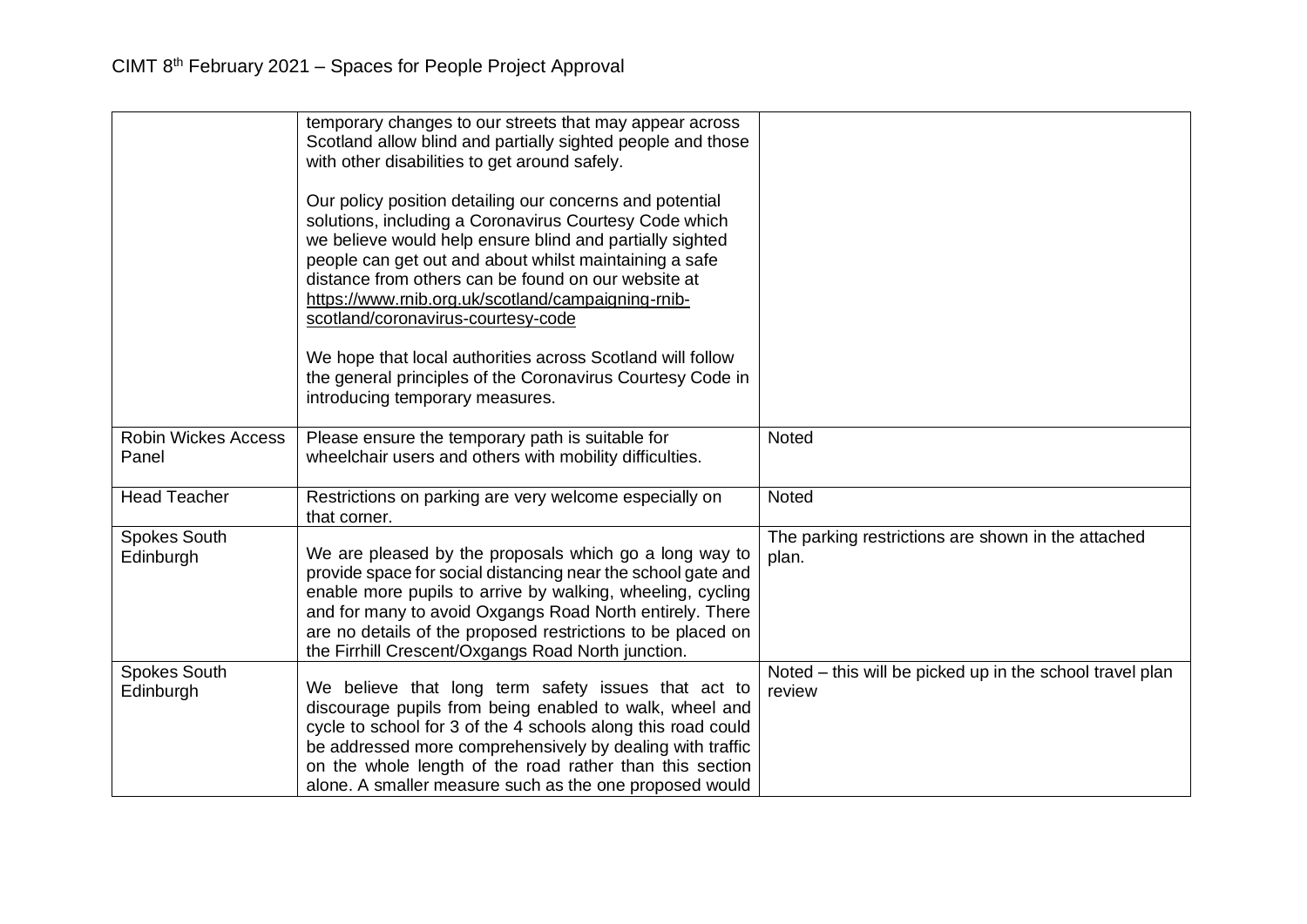|                                  | have to be closely monitored to ensure it removes long<br>standing safety problems for pupils crossing Oxgangs                                                                     |                                                      |
|----------------------------------|------------------------------------------------------------------------------------------------------------------------------------------------------------------------------------|------------------------------------------------------|
|                                  | Road North in busy through traffic to St Marks.                                                                                                                                    |                                                      |
| <b>Spokes South</b><br>Edinburgh | St Marks sits alongside the footpaths parallel to the<br>Braidburn, and is largely surrounded by the (fenced off)<br>public greenspace of Colinton Mains Park. Near the school     | <b>Noted</b>                                         |
|                                  | entrance on the West side of the building runs Oxgangs<br>Road North, which some pupils have to cross to reach the<br>school and others have to walk along. This road is busy with |                                                      |
|                                  | through traffic taking cars off Colinton Mains Road, past the<br>Firrhill campuses with 3 schools, to exit near the Firrhill<br>roundabout with access to Colinton Road.           |                                                      |
| <b>Spokes South</b>              | The introduction of a path and gate from Colinton Main                                                                                                                             | Noted                                                |
| Edinburgh                        | Park into the rear of the school is a welcome move to take                                                                                                                         |                                                      |
|                                  | pressure off the footpaths along the Braidburn, and                                                                                                                                |                                                      |
|                                  | should also allow some children access through Colinton                                                                                                                            |                                                      |
|                                  | Park without needing to walk on Oxgangs Road North                                                                                                                                 |                                                      |
|                                  | pavements. This measure would help to make it safe for                                                                                                                             |                                                      |
|                                  | children who can use it to walk, wheel and cycle to school.                                                                                                                        |                                                      |
| <b>Spokes South</b>              | Oxgangs Road North is a busy road, which has caused long                                                                                                                           | <b>Noted</b>                                         |
| Edinburgh                        | standing safety concerns at St Marks for pupils who have                                                                                                                           |                                                      |
|                                  | no option but to cross the road to access school. It serves                                                                                                                        |                                                      |
|                                  | both as a rat-run to Colinton Drive and also as an easy way                                                                                                                        |                                                      |
|                                  | for parents to drive to any of the 4 schools that lie along it.                                                                                                                    |                                                      |
|                                  | Braidburn school parents may have no other option, but for                                                                                                                         |                                                      |
|                                  | the other schools (Oxgangs PS, Firrhill HS and St Marks<br>PS) Oxgangs Road North is an open invitation to drop off                                                                |                                                      |
|                                  | by car, and in doing so making it less safe for children to                                                                                                                        |                                                      |
|                                  | safely to walk, wheel cycle to school.                                                                                                                                             |                                                      |
| Spokes South                     | An option that we would strongly recommend is to restrict                                                                                                                          | We are continuing to liaise with the schools on      |
| Edinburgh                        | vehicle access to Oxgangs Road North with exception of                                                                                                                             | potential measures in the area to assist in physical |
|                                  | residents, drivers to Braidburn School and school carparks                                                                                                                         | distancing.                                          |
|                                  | and the usual exceptions (eg waste collection etc). This                                                                                                                           |                                                      |
|                                  | could be restricted to school entrance and exit times if                                                                                                                           |                                                      |